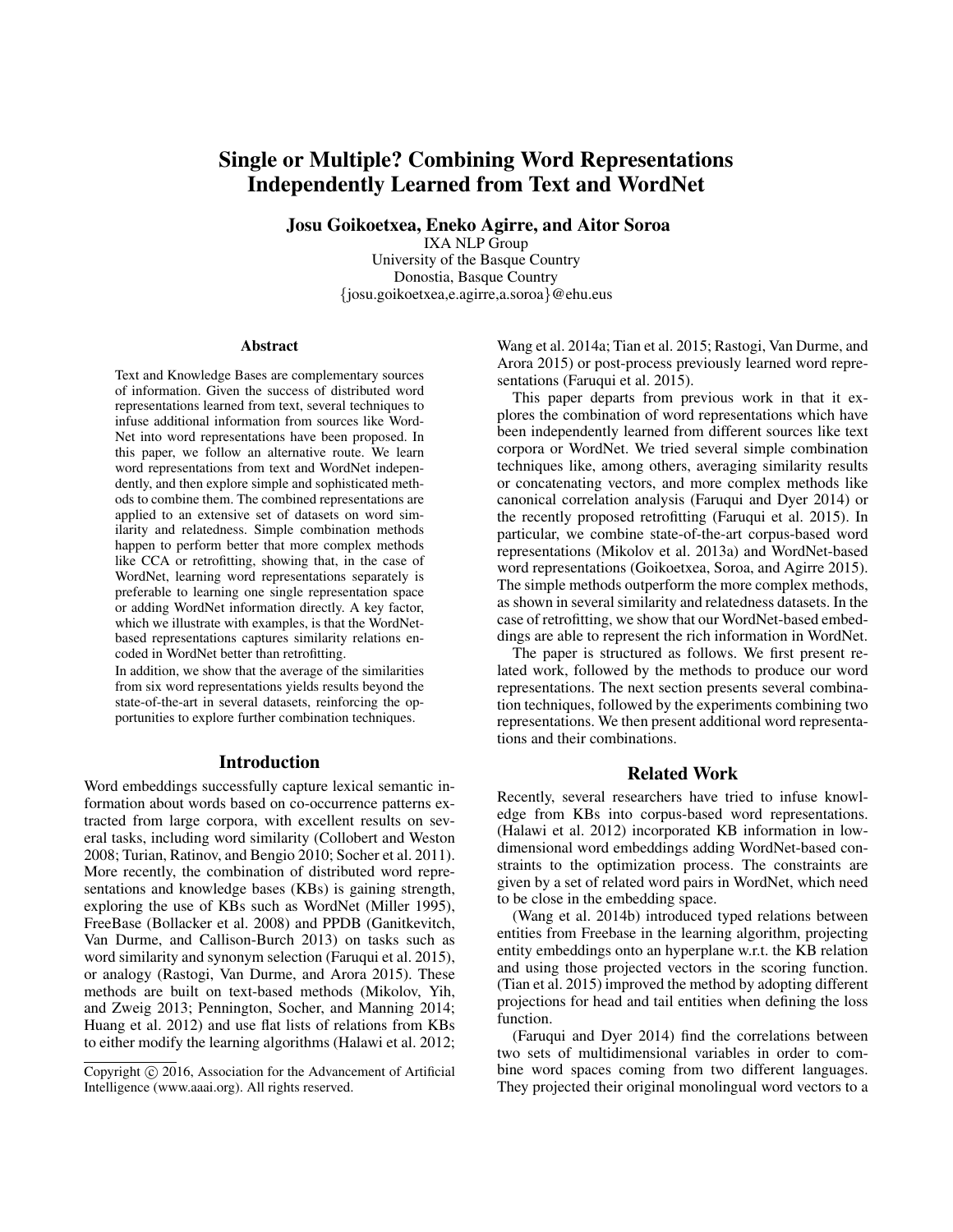shared (multilingual) space, improving their performance in similarity and analogy tasks. We will apply their technique to combine two spaces in the same language.

(Faruqui et al. 2015) proposed a graph-based method to incorporate relational information from KBs. Contrary to previous techniques they can improve the quality of any preexisting word representations. The algorithm optimizes euclidean distances between words which are related in the KB. They applied it to pre-existing vectors like Skip-gram (Mikolov et al. 2013b) using relational information from WordNet, PPDB (Ganitkevitch, Van Durme, and Callison-Burch 2013) and FrameNet (Baker, Fillmore, and Lowe 1998). We will compare retrofitting head to head to our combination methods in the "Comparison to retrofitting" section.

In related work, (Rastogi, Van Durme, and Arora 2015) generalized the traditional LSA single-view model by the Generalized Canonical Correlation Analysis, so that the model is able to introduce different sources of information when learning. They combined the English part of the polyglot Wikipedia (Al-Rfou, Perozzi, and Skiena 2013), a large bitext corpus from PPDB project and the Annotated Gigaword Corpus (Napoles, Gormley, and Van Durme 2012), as well as relational information from WordNet, FrameNet, PPDB, CatVar (Habash and Dorr 2003) and morpha (Minnen, Carroll, and Pearce 2001). They evaluated their multiview approach in various similarity and relatedness datasets, achieving competitive results with the state of the art.

Following a different strategy, in (Goikoetxea, Soroa, and Agirre 2015) we encoded the structure of WordNet, combining a random walk algorithm and dimensionality reduction. We created a pseudo-corpus with the words emitted in a random walk over WordNet, and then produced a distributed word representation using word2vec<sup>1</sup>. Contrary to the previous proposals, our method only uses information in Word-Net. We will build on this work in our experiments.

### Word Representations

In our experiments we learn word representations from information coming from textual corpora and KBs. When needed, we tuned free parameters in one of the smallest similarity datasets (RG, see the "Datasets and Evaluation" section).

### Text-based representations

Following (Baroni, Dinu, and Kruszewski 2014), we created a corpus, which we call WBU, by concatenating the English Wikipedia<sup>2</sup>, the British National Corpus<sup>3</sup> and ukWaC<sup>4</sup>. The corpus comprises  $5 \cdot 10^9$  tokens. Using this corpus, we applied a skipgram Neural Network Language Model (NNLM) (Mikolov et al.  $2013a$ )<sup>5</sup> in order to produce the representations (WBU for short). In the skipgram model each current word is input to a log-linear classifier with a continuous

projection layer, which predicts the previous and subsequent words in a context window. We optimized the parameters on RG, resulting in the following: dimensionality of 300, 5 negative samples, sub-sampling threshold of zero and window size of 5 words.

### WordNet-based representations

We used the method described in (Goikoetxea, Soroa, and Agirre 2015), which combines random walks over KBs and NNLMs in order to produce the word representations.

Given the novelty of these representations, we explain them in more detail.

The random walks generate compact contexts (a so-called pseudo-corpus) that implicitly contain the graph's semantic relations and thus encode the structure of the KB. The graph is formalized as  $G = (V, E)$ , where V is the set of concepts and  $E$  the undirected links between concepts. A dictionary encodes the lexicalization of concepts as words. The algorithm uses as inputs the graph, the dictionary and a restart probability  $\alpha$ . Firstly it selects the starting point of the random walk, which is going to be a random vertex from  $V$ . Then, at every step of the random walk, the algorithm tosses a coin to restart the random walk (with probability  $1-\alpha$ ), or to select a neighbor vertex at random and continue the random walk. In each vertex, it emits one of the lexicalizations of the concept at random. When the random walk restarts, the emitted words are included in the pseudo-corpus as a sentence, and a new starting vertex is selected. The walk halts after a pre-defined number of restarts.

In our experiments we derived the graph and dictionary from WordNet 3.0 with gloss relations<sup>6</sup>. The graph comprises 117.522 vertices (synsets) and 525.356 edges (semantic relations). We ran the random walk for  $2 \cdot 10^8$  restarts, emitting  $1.1 \cdot 10^9$  tokens. The pseudo-corpus was fed into the same skipgram model as for text-based representations, producing dense WordNet-based representations (RWwn for short) which encode the structural information in WordNet. We used the parameters reported in (Goikoetxea, Soroa, and Agirre  $2015$ <sup>7</sup>, but we run more iterations of the random walk algorithm, as it produced slightly better results on RG. Note that, contrary to text corpora, the amount of effective information is delimited by both the graph and the number of random walks, but further iterations did not improve results in RG.

The random walk produces contexts like the following: *yucatec mayan quiche kekchi speak sino-tibetan tone language west chadic talk*.The example shows how the contexts encode implicitly the information in WordNet. It starts with *yucatec*, which is a mayan language, followed by *mayan*, followed by two different spellings of another mayan language *quiche* and *kekchi*, followed by a related verb *speak*, and goes on with some other different languages or language-related terms. Contexts may contain multiwords, nouns, verbs, adjectives and adverbs.

<sup>1</sup> https://code.google.com/p/word2vec/

<sup>2</sup> linguatools.org/tools/corpora/wikipedia-monolingualcorpora/

<sup>3</sup> http://www.natcorp.ox.ac.uk

<sup>4</sup> http://wacky.sslmit.unibo.it

<sup>5</sup> https://code.google.com/p/word2vec/

<sup>6</sup> http://wordnet.princeton.edu/glosstag.shtml

 $7$ Dimensionality of 300, 3 iterations, 5 negative samples, window size 5.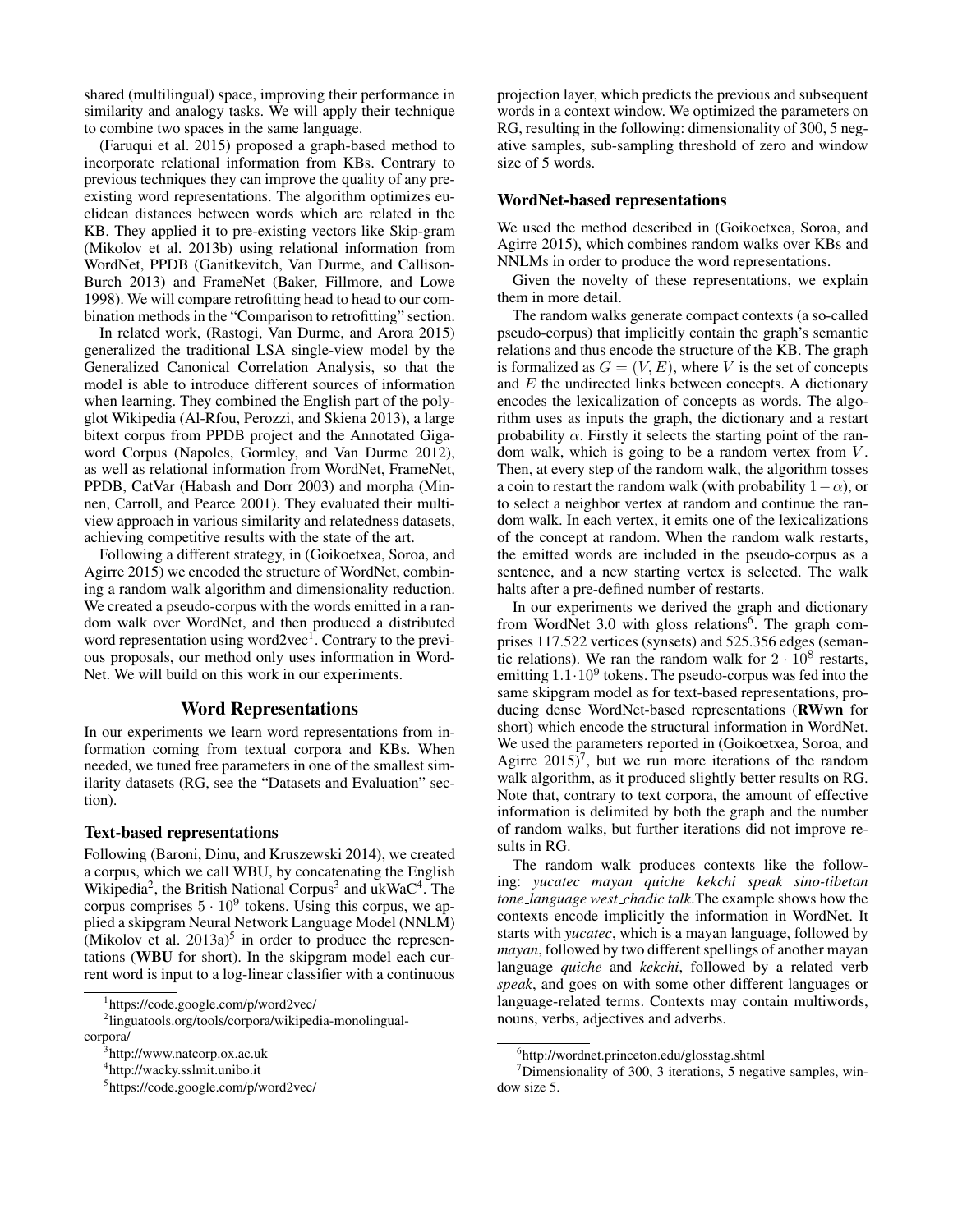# Combination methods

We tried several combinations of word representations. When needed, we tuned free parameters using RG as the development dataset.

# Simple vector combinations

Two vectorial word representations can be easily combined concatenating the two vectors (CAT), computing the centroid (CEN), or creating a complex number (CMP). The latter, is based on the proposal of (Wittek et al. 2014) in which, on the one hand, they used the real component of the complex vectors to represent the distributional semantics, and on the other, they encoded the ontological data in the imaginary component. In our particular case, we introduced the corpora-based embeddings in the real part and the WordNetbased ones in the imaginary part.

These combinations cannot be applied to vectors of different dimensionality. In the case of concatenation, although technically possible, the vector with higher dimensionality will tend to dominate the combined similarity results.

### Correlation analysis

Principal Component Analysis (PCA) (Jolliffe 2014) is a technique to reduce dimensionality, where the original variables are replaced by a smaller number of derived variables, the principal components (linear combinations of the original variables). We applied PCA to the concatenated representations of all target tokens in the datasets (cf. "Datasets and Evaluation" section)<sup>8</sup>. We tuned the dimensionality of the PCA word-vectors in RG, yielding the best result with 300 dimensions. PCA can be seen as the lowerdimensionality representation of CAT.

Canonical Correlation Analysis (CCA) also explores linear correlations, but in this case between two sets of multidimensional variables. As mentioned in the related work, CCA has been already used to combine different word representations (Faruqui and Dyer 2014), who used it to incorporate evidence from two language corpora.

In our case, the two representations have overlapping vocabulary, and thus we apply  $CCA<sup>9</sup>$  to maximize the correlation for the two vectors of the same token in the projected space. We tuned the dimensionality of the projected space and the two projection possibilities (project the text representations on the shared space, or the WordNet-based representations on the shared space) on the RG dataset, achieving the best results for 180 dimensions when projecting the WordNet-based representations.

## Corpus combination

Given that both our text-based representation and WordNetbased representations use corpora (text corpora in one case, automatically generated pseudo-corpus in the second case), we can shuffle the two corpus and then use the distributional vector to obtain a single representation (COR). We combined both corpora, without tuning any parameter.

# Result combination

This method combines the similarity scores for each word representations. Given the cosine similarity values of the two representations, the combined similarity will be the average of the two values (AVG). In another variant, we first order the pairs in the dataset according to the similarity values in ascending order, and then average the ranks (RNK). The motivation for combining ranks is that Spearman is the main evaluation measure used in word similarity, and Spearman disregards the actual values and computes the correlation based on the relative rank of the values. Note that, in these cases,the representations are not combined.

# Experiments

In order to evaluate word representations, we decided to follow the large body of literature on word similarity and relatedness (Agirre et al. 2009). The similarity of two words was calculated as the cosine between the respective word representations, except for the complex number CMP combination, where we use the complex vector cosine similarity (Scharnhorst 2001).

### Datasets and Evaluation

We have used several popular datasets for evaluation. The first three are similarity datasets: RG (Rubenstein and Goodenough 1965) and SimLex999 (SL) (Hill, Reichart, and Korhonen 2014) and WordSim353 Similarity (WSS) (Agirre et al. 2009). The other four are relatedness datasets: WordSim353 Relatedness (WSR) (Agirre et al. 2009), MTURK287 (MTU) (Radinsky et al. 2011), MEN (Bruni, Tran, and Baroni 2014) and the full WordSim353 (WS) (Gabrilovich and Markovitch 2007). In addition, we report the average for the similarity datasets (RG, SL, WSS) and the relatedness datasets (WSR, MTU, MEN). Given the fact that WSS and WSR are subsets of WS, we use WSR when averaging relatedness, WSS for similarity and the full WS when averaging all. The evaluation measure computes the rank correlation (Spearman) between human judgments and system values, as customary. We performed significance tests using Fisher's z-transformation (Press et al. 2002, equation 14.5.10).

# Combining text-based and WordNet-based embeddings

In our first experiment, Table 1 reports the results of our WordNet-based representations (RWwn, first row) with textbased embeddings (WBU, second row) and the combinations. The results show that both methods perform a la par for relatedness-based datasets, and that WordNet enables better results in similarity.

More importantly, the table reports the gain with respect to WBU for each combination technique. CAT and PCA over the concatenated representations outperform all other techniques on similarity, relatedness and overall, followed by AVG and COR. The rest perform lower, with RNK and CMP underperforming the text-based embeddings. Special mention goes to CCA, which, contrary to the work on multiple language embeddings (Faruqui and Dyer 2014), shows

<sup>8</sup>http://finzi.psych.upenn.edu/R/library/ mdatools/html/pca.html

<sup>9</sup>http://cs.cmu.edu/˜mfaruqui/soft.html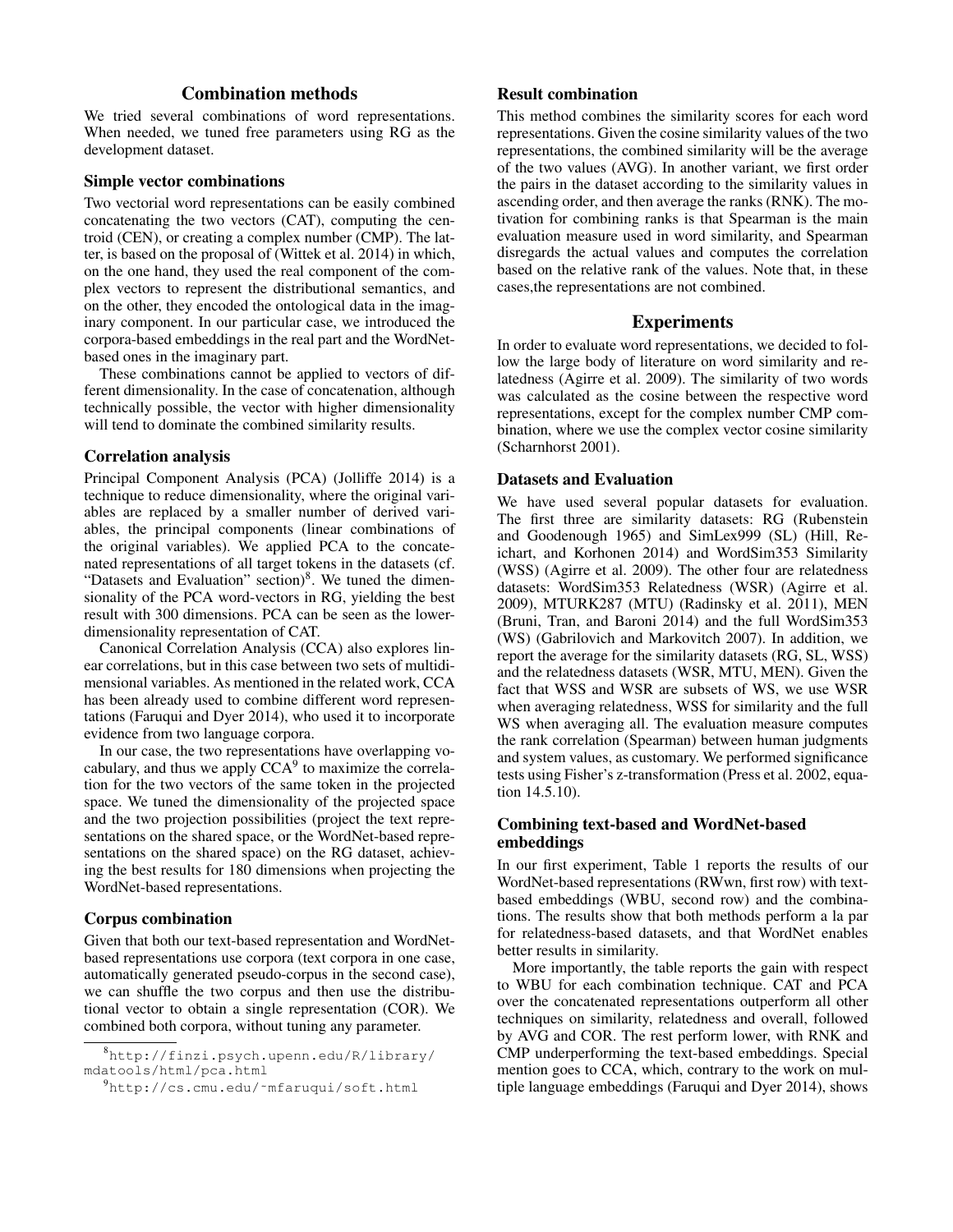|                                                        |     |                  |                    |        |                | RG SL WSS WSR MTU MEN WS sim rel                                        |        |     |                                  | all    |
|--------------------------------------------------------|-----|------------------|--------------------|--------|----------------|-------------------------------------------------------------------------|--------|-----|----------------------------------|--------|
| RWwn 82.3 52.5 76.2 58.7 62.1 75.4 68.7 70.3 65.4 68.2 |     |                  |                    |        |                |                                                                         |        |     |                                  |        |
| WBU                                                    |     |                  |                    |        |                | $ 76.4 \t39.7 \t76.6 \t61.5 \t64.6 \t74.6 \t67.3 \t64.2 \t66.9 \t64.5 $ |        |     |                                  |        |
|                                                        |     |                  | CAT $7.8$ 12.5 6.7 | 6.5    | 7.5            | 6.0                                                                     |        |     | $8.0 \pm 9.0$ 6.7 8.4            |        |
| <b>CEN</b>                                             |     | 4.6 $9.6$ 2.7    |                    | $-1.1$ | 1.3            | 3.2                                                                     |        |     | $2.3 \mid 5.6 \mid 1.2 \mid 4.2$ |        |
| $CMP$ -3.4 -1.2 -2.9                                   |     |                  |                    | $-8.9$ | $-7.4$         | $-0.9$                                                                  | $-6.9$ |     | $-2.5 -5.7 -4.0$                 |        |
| $PCA$ 10.8 12.5 5.7                                    |     |                  |                    | 5.3    | 8.3            | 5.6                                                                     | 6.9    |     | 9.6 6.5 8.9                      |        |
| <b>CCA</b>                                             |     |                  | $6,8$ 2,7 $-0,4$   | $-0.2$ | 11,7           | $-6,1$                                                                  |        |     | $-3,5$ 6,0 $-3,3$ 2,3            |        |
| COR <sup>1</sup>                                       | 6.6 | 8.2              | 7.2                | 8.8    | 3.3            | 4.1                                                                     | 8.6    |     | 7.4 5.4                          | 6.2    |
| AVG                                                    | 8.0 | $12.1 \quad 5.5$ |                    | 6.5    | 7.0            | 6.2                                                                     | 7.4    | 8.5 | 6.6                              | 8.2    |
| <b>RNK</b>                                             | 7.3 | 11.3             | 0.2                | 11.7   | $-14.7 - 14.7$ |                                                                         | 6.6    |     | $6.2 - 5.9$                      | $-0.8$ |

Table 1: Results as Spearman for WordNet-based representations (RWwn, firs row), skipgram on text corpora (WBU, second row), and the absolute gain with respect to WBU when combined with WordNet-based representations (rest of rows). Leftmost columns for single datasets, and rightmost for averages across similarity, relatedness and all datasets. Best results in each column in bold. Regarding the "all" column, PCA, CAT and AVG are significantly better than the rest (99% confidence level), but not among themselves (even at 95% confidence level).

a weak improvement, even if the larger improvements with CAT show that the two representations are complementary.

PCA slightly outperforms CAT with just 300 dimensions instead of 600, showing that some of the dimensions are linearly correlated, at least for these datasets. It also shows that it is possible to produce a compact, 300-dimension space which is much more effective than the original text-based and WordNet-based representations, which also have 300 dimensions.

### Comparison to retrofitting

The comparison to retrofitting (Faruqui et al. 2015) deserves some more attention. Retrofitting included experiments infusing knowledge from WordNet, among others. The method converts the knowledge into a flat list of related words, that is, for each word in the vocabulary, a list of similar or closely related words is given as input to the algorithm. The algorithm then tweaks the original vectors of related words so they are close to each other. In their work, they extracted synonymy and hypernymy relations from Word-Net  $(WN_{sh})$ , getting better results when using both relations. As our WordNet-based method uses additional relations, including gloss relations from WordNet, we produced an additional list of closely related words  $(WN_{all})^{10}$ , where, for each target word, we list all words with a direct relation in WordNet.

The top three rows in Table 2 shows that retrofitting all relations in WordNet  $(+WN_{all})$  to the embeddings used

|                                                               |  |  |                                  | RG SL WSS WSR MTU MEN WS sim rel all                                                                |  |  |
|---------------------------------------------------------------|--|--|----------------------------------|-----------------------------------------------------------------------------------------------------|--|--|
| <b>FAR</b>                                                    |  |  |                                  | $\begin{bmatrix} 74.8 & 43.7 & 74.1 & 61.0 & 69.9 & 68.0 & 65.6 & 64.2 & 66.5 & 64.4 \end{bmatrix}$ |  |  |
| $ +WN_{sh} $ 5.0 7.4 4.0   -1.1 -0.6 2.6   1.9   5.5 0.3 3.3  |  |  |                                  |                                                                                                     |  |  |
| $ \text{+WN}_{all} $ 4.9 2.5 2.6 4.3 2.4 5.7 3.7 3.3 4.1 3.9  |  |  |                                  |                                                                                                     |  |  |
| WBU   76.4 39.7 76.6   61.5 64.6 74.6   67.3   64.2 66.9 64.5 |  |  |                                  |                                                                                                     |  |  |
| $+WN_{sh}$ 4,6 -12,2 -4,8 -18,6 8,0 -4,9 -2,7 2,6 -4,3 1,3    |  |  |                                  |                                                                                                     |  |  |
| $ \text{+WN}_{all} $ 6.3 0.9 2.3 0.2 2.4 0.9 0.9 3.7 0.3 2.1  |  |  |                                  |                                                                                                     |  |  |
| PCA                                                           |  |  | $ 10.8 \t12.5 \t5.7 \t5.3 \t8.3$ | $5.6 \pm 6.9 \pm 9.6 \pm 6.5 \pm 8.9$                                                               |  |  |

Table 2: Results as Spearman for the embeddings used in (Faruqui and Dyer 2014) (FAR, top row), and the absolute gain when using retrofitting to combine two varieties of WordNet information  $(+WN_{sh}$  and  $+WN_{all}$ ). We also include the results for skipgram on text corpora (WBU), and the respective retrofitting gains. We show our combined results again (PCA) for easier comparison. Best results in each column in bold. Regarding the "all" column,  $FAR+WN_{all}$ and FAR+WN<sub>sh</sub> are significantly better than FAR (99%) confidence level), but  $WBU+WN_{all}$  and  $WBU+WN_{sh}$  are not significantly better than WBU (even at 95% confidence level), which shows that retrofitting is only able to weakly profit from WordNet information. On the other hand, PCA is significantly better than all other results (99% confidence level).

in (Faruqui et al.  $2015$ )<sup>11</sup> produces slightly better results than using synonymy and hypernymy alone  $(+WN_{sh})$ , with worse results on similarity and better results on relatedness. This makes sense, as synonymy and hypernymy are linked to similarity, and gloss relations to relatedness (Agirre et al. 2009).

The other rows in Table 2 show the gains of retrofitting when applied on our WBU embeddings. The gains here are smaller, perhaps because of the different techniques and parameters used to produce the text-based embeddings<sup>12</sup>. In any case, both synonyms and hypernyms  $(+WN_{sh})$  and all relations  $(+WN_{all})$  produce improvements, with slightly higher results when using all relations. Still, the gain is small compared to the gains obtained when combining our representations, which obtains the best results across all datasets.

The higher results of our combination can be due to the fact that the WordNet-based embeddings are able to capture better the nuances of words and senses, as well as the fact that random walks capture relations and similarities of words beyond direct relations. Retrofitting, in contrast, models only direct relations between words.

For instance, the word pair *physics-proton* is given a high relatedness value in WS (8.12 out of 10), being the 45th most related pair in the dataset (rank 45), with pair *tiger-tiger* having 10 and being the the most related pair (rank  $1$ )<sup>13</sup>.

 $10$ Note that in the retrofitting paper, the authors refer to the use of synonyms and hypernyms as  $\overline{WN}_{all}$ , while in this paper we do use all relations in WordNet, including part-of, gloss relations, etc. Their  $WN_{all}$  is thus our  $WN_{sh}$ .

<sup>&</sup>lt;sup>11</sup>The authors use the word2vec embeddings available in https://code.google.com/p/word2vec/

<sup>&</sup>lt;sup>12</sup>Similar variability is reported by the authors of the retrofitting paper.

 $13$ We will refer to the rank in the dataset in order to compare the similarity values returned for each representations, as the absolute values might not be directly comparable. In addition, the evaluation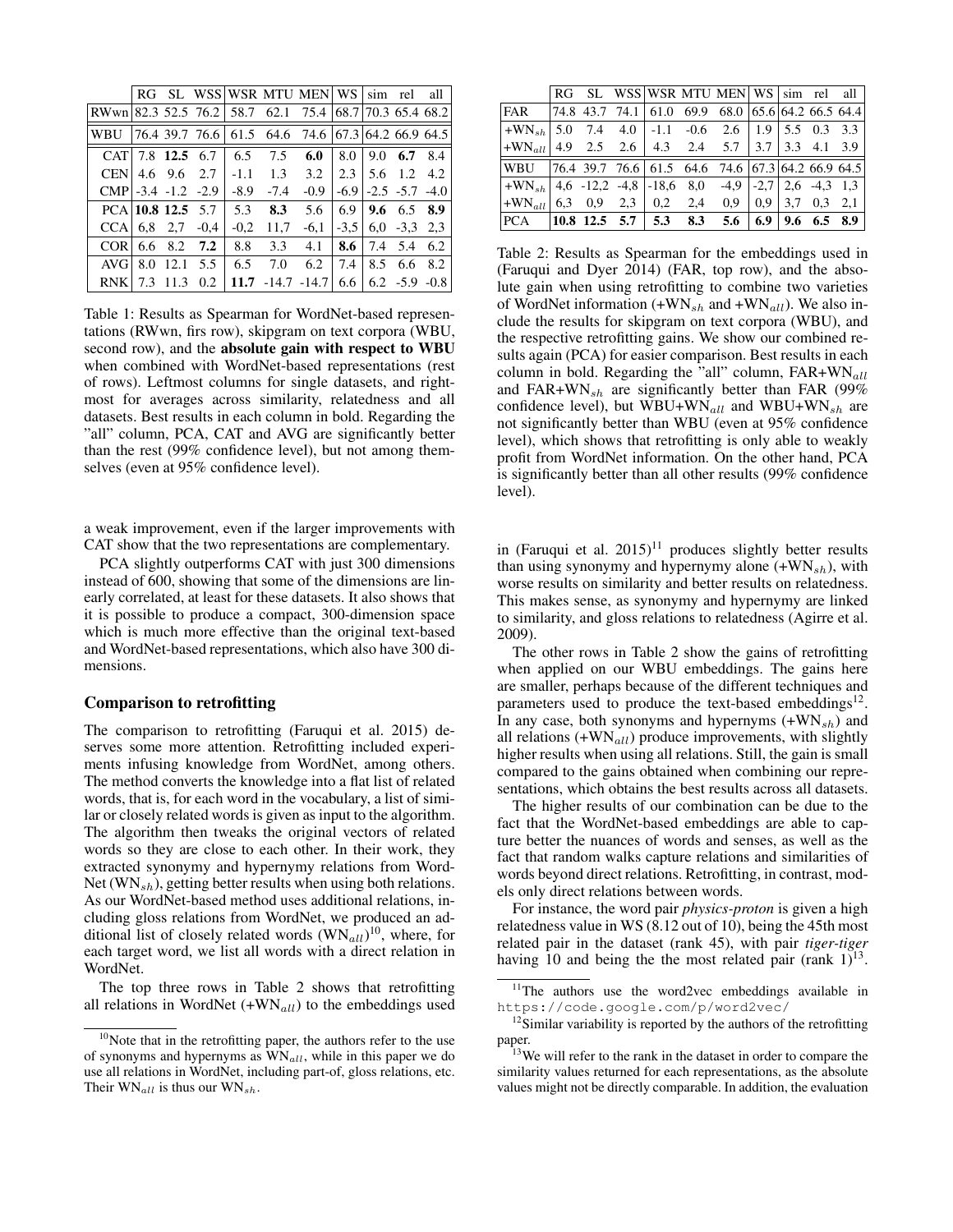|                                    | RG. |  |              | SL WSS WSR MTU MEN WS                  |      |
|------------------------------------|-----|--|--------------|----------------------------------------|------|
| txt                                |     |  | 69.2         |                                        | 74.4 |
| CLEAR gain $\vert$ - -             |     |  | $-$ -0.5 $-$ |                                        | 23   |
|                                    |     |  |              | txt 71.2 34.5 76.8 60.1 59.1 71.4 68.0 |      |
| MVLSA gain 9.6 9.4 2.4 3.4 3.8 4.4 |     |  |              |                                        | 2.1  |
| txt                                |     |  |              |                                        | 64.7 |
| FREEBASE gain                      |     |  |              |                                        |      |

Table 3: Results as Spearman for additional work which enriches text-based embeddings. For each technique, we report the text-only embeddings (txt) and the gain when adding other information sources, see text for more details.

There is no direct relation between this pair in WordNet, but the WordNet-based embeddings assign it a large value (rank 41), with the CAT combination also ranking it high (rank 42), even if the text-based WBU would rank them low (rank 170). Retrofitting cannot make this pair any closer, as it has no access to the fact that they are indirectly related in WordNet. In fact, retrofitting makes this pair rank even lower than WBU (rank 193), perhaps because other relations make move them apart.

On the negative side, retrofitting is able to include simple information like that from PPDB, which just lists paraphrase probabilities for word and phrase pairs. In fact, (Faruqui et al. 2015) reported improvements when retrofitting with PPDB. In our case, it is necessary to first produce fullfledged embeddings for each resource (e.g. PPDB) and then combine. We tried to do that using PPDB, but failed to produce meaningful representations.

#### Comparison to other combinations

Table 3 shows the results for other techniques that add knowledge from external resources into text embeddings (cf. related work section). We already reported on retrofitting, and we thus focus on CLEAR (Halawi et al. 2012) and Multiview LSA (Rastogi, Van Durme, and Arora 2015) (MVLSA for short). CLEAR used as a baseline the results yielded by training their own text-based distributional model with the Yahoo! Answers corpus<sup>14</sup> in 100dimensional space. We chose the best reported results when applying WordNet restrictions, in the form of pairs of synonyms, hypernyms, and meronyms.

(Rastogi, Van Durme, and Arora 2015) trained the English part of the Polyglot Wikipedia dataset released by (Al-Rfou, Perozzi, and Skiena 2013) with their LSA-based model multiview model using 300 dimensions. They used WordNet in addition to other information sources.

In these cases, the results between systems are not directly comparable, as the different research works use both a different baseline text-based representation and a different subset of WordNet relations. Still, the fact that we obtain the largest absolute gain in all datasets is an indication that our alternative approach is worth following.

In a different strand of work, (Tian et al. 2015) infuses information from relations in Freebase into text-based embeddings (FREEB). Again, an approximate comparison can be made. The information used is somehow comparable to WBU, with Freebase relations closely related to the relations in Wikipedia (which we used, in addition to hyperlinks, to produce Wikipedia embeddings, as described in the "Combining more than two sources" section). For comparison's sake, we combined WBU and these embeddings, obtaining a gain of 4.6 (on top of the 64.5 for WBU), exhibiting higher gain and higher total performance.

# Combining more than two sources

Given the good results when combining two word representations, we explored the combination of several other word representations.

# Additional word representations

Regarding text-based embeddings, in addition to WBU word representations, we downloaded the representations which were released by the word2vec authors<sup>15</sup> (GOOG for short). These vectors had been trained on the Google News corpora, about  $100 \cdot 10^9$  tokens, using a different but related NNLM called CBOW, with the following parameters: vector size 300, 3 negative samples, sub-sampling threshold of 10<sup>−</sup><sup>5</sup> and window size of 5 words. These vectors have been built using a larger corpus, but the parameters have not been optimized on word similarity tasks. The fact that they use a different corpus make them complementary to WBU vectors.

Regarding random walk based embeddings, we decided to apply them to the Wikipedia graph described in (Agirre, Barrena, and Soroa 2015) which is publicly available. V consists of all Wikipedia pages except redirect, disambiguation and category pages. The Wikipedia graph includes a edges between pages  $a1$  and  $a2$  if and only if there exists a link from  $a1$  to  $a2$  and from  $a2$  to  $a1$ . This KB is formed with 2.955.154 nodes (articles) and 16.338.664 edges (links). We ran random-walks for  $5.6 \cdot 10^8$  restarts, producing a corpus of  $4.4 \cdot 10^9$  tokens. We did not optimize any parameter, except the number or restarts, which we run until convergence on RG.

Finally, we used high-dimensional word representations produced with Personalized PageRank (Agirre, de Lacalle, and Soroa 2014), as implemented by UKB, which is publicly available<sup>16</sup>. We used word representations produced from the WordNet and Wikipedia graphs that we just mentioned (PPwn and PPwiki, for short). We ran UKB out-of-the-box, with the default damping value of 0.85. Contrary to RWwn and RWwiki, these word representations have as many dimensions as vertices in the graph,  $117 \cdot 10^3$  for PPwn and  $3 \cdot 10^6$  for PPwiki.

### Combinations

The goal of this experiment is to explore whether simple combination techniques can be used to combine a relatively

is performed using Spearman, which is based on ranks.

<sup>&</sup>lt;sup>14</sup>http://webscope.sandbox.yahoo.com/

<sup>15</sup>https://code.google.com/p/word2vec/

<sup>16</sup>http://ixa2.si.ehu.eus/ukb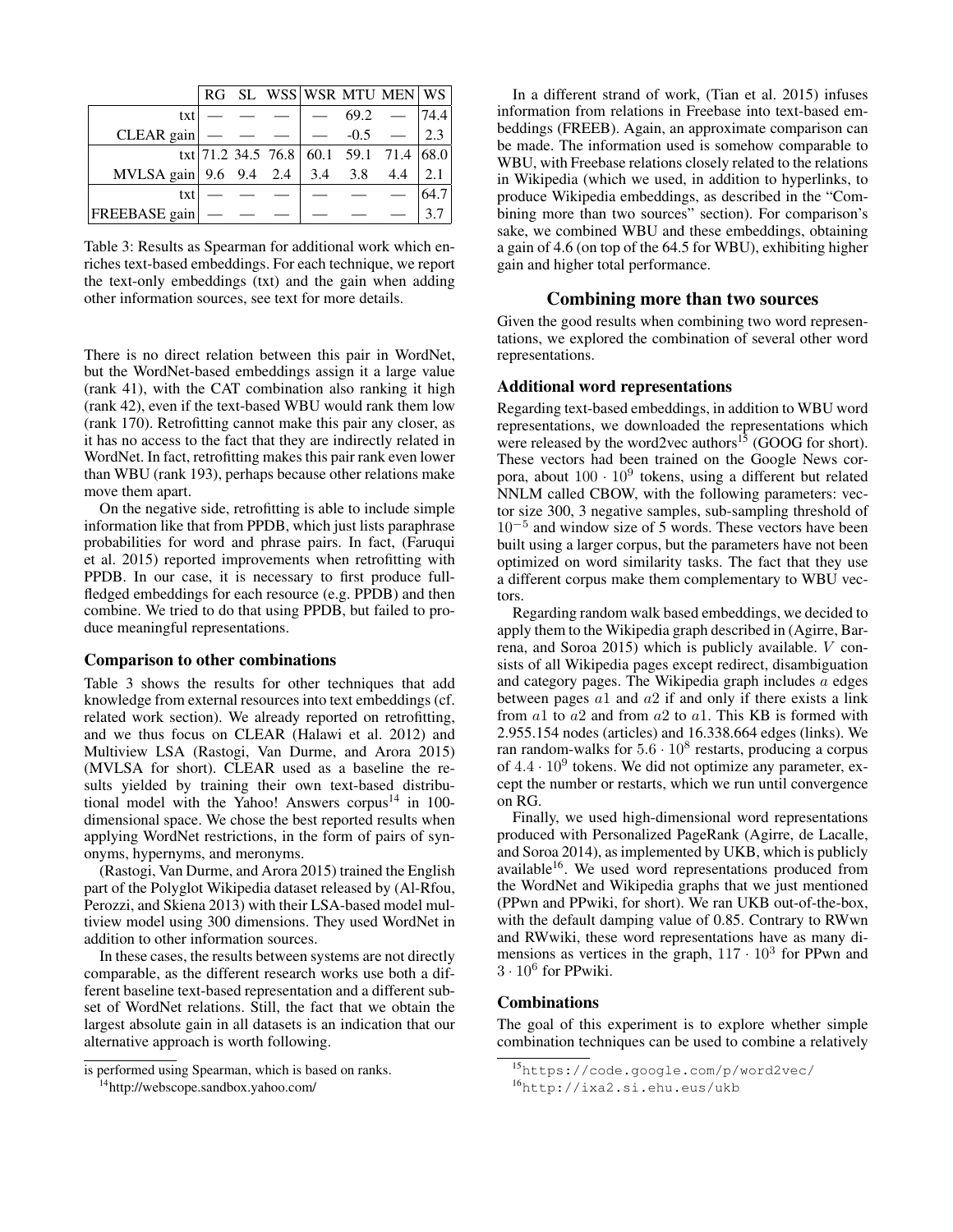|              | RG        | SL             | <b>WSS</b>     |      | WSR MTU MEN |      | WS    | sim | rel            | all |
|--------------|-----------|----------------|----------------|------|-------------|------|-------|-----|----------------|-----|
| $(a)$ WBU    |           | 76.4 39.7      | 76.6           | 61.5 | 64.6        | 74.6 | 67.3  |     | 64.2 66.9 64.5 |     |
| $(b)$ GOOG   |           | 76.0 44.2      | 77.8           | 60.0 | 65.5        | 74.6 | 68.1  |     | 66.0 66.5 65.6 |     |
| $(c)$ RWwn   |           | 82.3 52.5 76.2 |                | 58.7 | 62.1        | 75.4 | 68.7  |     | 70.3 65.4 68.2 |     |
| $(d)$ PPV wn |           | 85.749.3       | 69.4           | 44.1 | 54.5        | 66.1 | 56.9  |     | 68.1 54.9 62.5 |     |
| (e) RWwiki   |           |                | 79.6 32.3 67.5 | 48.2 | 43.9        | 60.9 | 59.3  |     | 59.8 51.0 55.2 |     |
| (f) PPVwiki  |           | 88.6 29.2      | 80.7           | 62.1 | 64.5        | 74.1 | 72.7  |     | 66.2 66.9 65.8 |     |
| CAT(ac)      |           | 84.2 52.2 83.3 |                | 68.0 | 72.1        | 80.6 | 75.3  |     | 73.2 73.6 72.9 |     |
| CAT(ace)     |           | 91.2 51.4      | 80.4           | 64.0 | 66.4        | 78.4 | 73.6  |     | 74.3 69.6 72.2 |     |
| CAT(abc)     |           | 91.2 51.6      | 80.7           | 64.2 | 66.7        | 78.6 | 73.8  |     | 74.5 69.4 72.4 |     |
| AVG(ac)      |           | 84.4 51.7      | 82.1           | 68.0 | 71.6        | 80.8 | 74.7  |     | 72.8 73.5 72.7 |     |
| AVG(ace)     |           | 89.5 52.6      | 82.4           | 68.2 | 71.2        | 81.4 | 75.9  |     | 74.8 73.6 74.1 |     |
| AVG(abce)    | 89.0 52.1 |                | 83.5           | 68.2 | 73.4        | 81.7 | 76.5  |     | 74.9 74.4 74.5 |     |
| $AVG(-f)$    |           | 89.4 54.1      | 84.0           | 68.6 | 73.7        | 82.1 | 76.9  |     | 75.8 74.8 75.2 |     |
| $AVG(-e)$    |           | 86.4 53.8      | 83.8           | 69.3 | 74.0        | 81.8 | 76.3  |     | 74.6 75.0 74.4 |     |
| $AVG(-d)$    |           | 89.9 52.9      | 84.0           | 68.8 | 73.5        | 82.0 | 77.1  |     | 75.6 74.7 75.1 |     |
| $AVG(-c)$    |           | 89.6 51.4      | 83.9           | 66.8 | 70.8        | 80.6 | 76.2  |     | 75.0 72.7 73.3 |     |
| $AVG(-b)$    |           | 89.9 55.3      | 83.7           | 69.1 | 71.6        | 82.0 | 77.0  |     | 76.3 74.3 75.2 |     |
| $AVG(-a)$    |           | 90.4 56.6      | 83.2           | 62.7 | 71.8        | 81.6 | 77.1  |     | 76.8 72.0 75.5 |     |
| AVG(ALL)     |           | 90.2 54.7      | 84.3           | 69.1 | 73.7        | 82.8 | 77.41 |     | 76.4 75.1 75.7 |     |
| $s$ -o-t-a   |           | 86.0 55.2      | 80.0           | 70.0 | 75.1        | 80.0 | 85.0  |     | 73.7 75.0 76.3 |     |

Table 4: Table showing Spearman performance of single word representations (top rows) and selected combinations using CAT and AVG, including ablation (-x meaning all representations except x) and all methods (ALL). Last row for state-of-the-art. Leftmost columns for single datasets, and rightmost for averages across similarity, relatedness and all datasets. Bold for best results among our combinations, italics for best result for state-of-the-art.

large number of complementary word representations. Due to different dimensionality (e.g. 300 vs. thousands), and the large number of possible combinations, we tried the simple combinations CAT and AVG, but limiting CAT to vectors with the same dimensionality<sup>17</sup>.

The top rows in Table 4 show the performance of each word representations in isolation. The best relatedness results are for Wikipedia-based PPV, while the best overall and similarity results are for embeddings of random walks over WordNet.

The following rows in the table show the best results for CAT for each number of systems. While CAT is very effective when combining 2 sources, it fails to improve results with more sources, as 3-way and 4-way combinations perform lower than the best 2-way combination.

We also show some selected combinations for AVG, which include the same representations as shown for CAT, ablation results, and results when all are combined. Although AVG underperforms CAT in 2-way combinations, the more sources it combines the better it performs. In fact, the best results are obtained when averaging over all six methods. The ablation results show that all methods contribute to overall performance, as removing any method from the 6-way combination reduces performance (ablation rows and ALL row in Table 4).

Finally, the last row shows the best reported results in each of the datasets, as follows: RG (Hassan and Mihalcea 2011), SL (Goikoetxea, Soroa, and Agirre 2015), WSS (Baroni, Dinu, and Kruszewski 2014), WSR (Baroni, Dinu, and Kruszewski 2014), MTU (Halawi et al. 2012), MEN (Bruni, Tran, and Baroni 2014), WS (Halawi et al. 2012). Our combined system improves over the state-of-the-art in RG, SL, WSS and MEN. Note that the sim, rel and all for the last row correspond to the average of each of the best systems (i.e. a non-existing system), and still, our combined system beats them on similarity, equals them in relatedness and attains the same results overall, showing that simple combinations of independently learned representations are a promising avenue of research.

### **Conclusions**

In this paper, we show that a simple concatenation of independently learned embeddings outperforms more complex combination techniques in word similarity and relatedness datasets. The key insight is that a dedicated method based on random walks over WordNet is able to represent Word-Net information better than lists of restrictions, as used in retrofitting and other methods. The high performance of simple combinations seems to be enabled by the complementarity of corpus-based and WordNet-based embeddings. In addition, we show that simple averaging of six word representations yields results beyond the state-of-the-art in some of the datasets. All software and data are publicly available, as well as WordNet-based and concatenated embeddings for all words.<sup>18</sup>

With respect to methods which try to fold-in information from knowledge-bases into the representation learning method, our results seem to point to an alternative route. Independently learning representation models for rich knowledge-base like WordNet seems to be an interesting research direction, as well as researching on more complex combination methods which are based on independently learned vector spaces.

### Acknowledgements

We thank Faruqui for his help running his systems. This work was partially funded by MINECO (CHIST-ERA READERS – PCIN-2013-002-C02-01) and the European Commission (QTLEAP – FP7-ICT-2013.4.1-610516). The IXA group is funded by the Basque Government (A type Research Group). Josu Goikoetxea enjoys a grant from the University of the Basque Country.

#### References

Agirre, E.; Barrena, A.; and Soroa, A. 2015. Studying the wikipedia hyperlink graph for relatedness and disambiguation. *arXiv preprint arXiv:1503.01655*.

Agirre, E.; Alfonseca, E.; Hall, K.; Kravalova, J.; Paşca, M.; and Soroa, A. 2009. A study on similarity and relatedness using distributional and WordNet-based approaches. In *Proceedings of of NAACL-HLT*, 19–27.

<sup>&</sup>lt;sup>17</sup>Preliminary results showed that the results with vectors of different dimensionality were very poor.

<sup>18</sup>http://ixa2.si.ehu.es/ukb